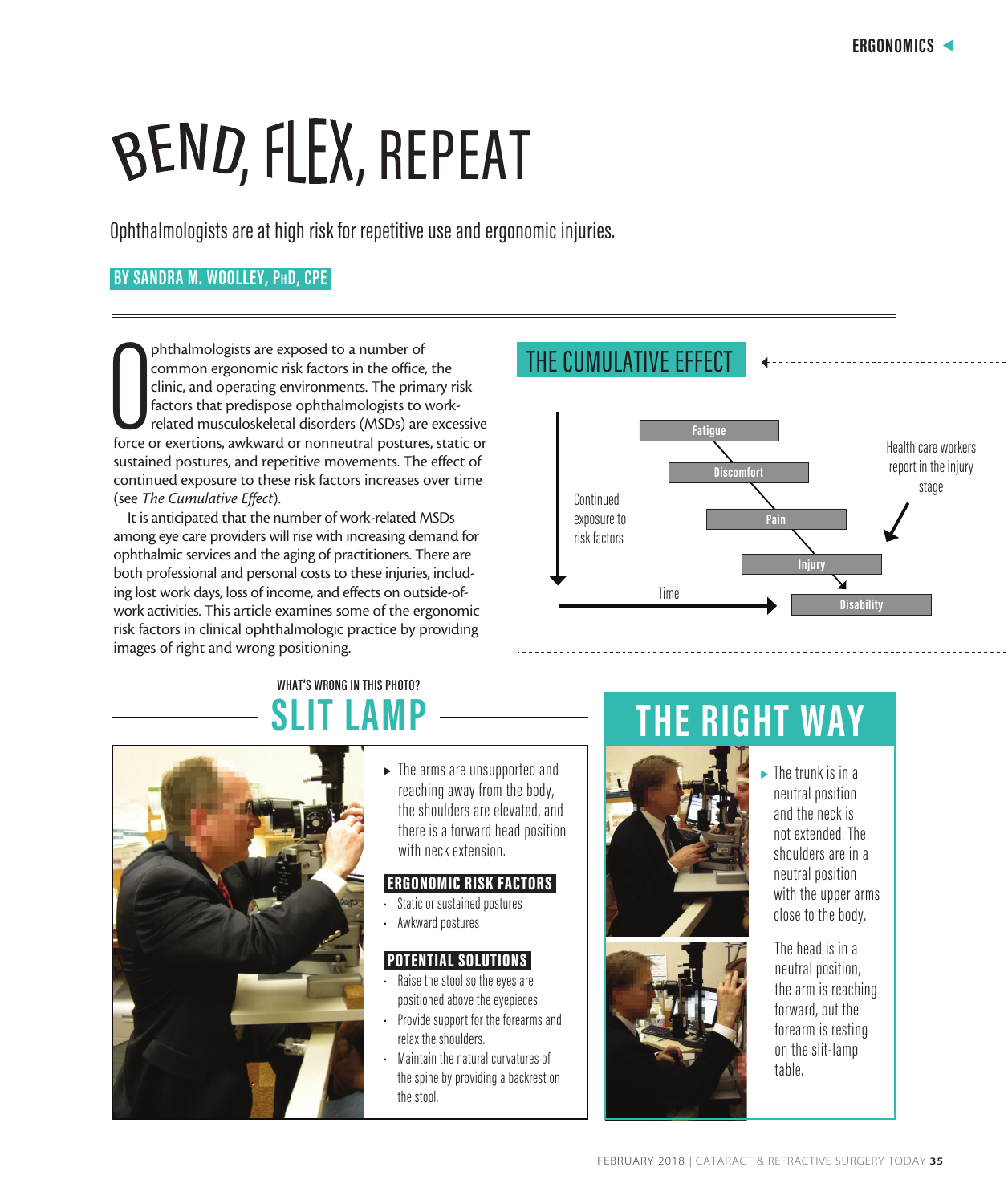## **WHAT'S WRONG IN THIS PHOTO? COMPUTER USE**

There are three important ergonomic considerations when setting up computers for electronic health records: the locations of the eyes, hands, and feet.

Eyes. The top of the monitor should be at or slightly below sitting eye height. If the physician is wearing bifocals, the monitor should be lowered more.

Hands. The hands should be at sitting elbow height or slightly lower.

Feet. Feet should be supported on the floor or on a footrest.



 $\blacktriangleright$  The monitor is too low, which will result in neck flexion. The chair is also too low, and the user has his feet resting on the chair legs, which places strain on the muscles of the back and hips.

#### POTENTIAL RISK FACTORS

• Awkward postures

#### POTENTIAL SOLUTIONS

- Raise the monitor.
- Raise the stool.

### **WHAT'S WRONG IN THIS PHOTO? INDIRECT OPHTHALMOSCOPE**



 $\triangleright$  There is neck flexion, trunk flexion, lateral trunk flexion, and twisting of the trunk. Additionally, the weight of the ophthalmoscope pulls the head and neck into flexion.

#### ERGONOMIC RISK FACTORS

- Awkward postures
- Sustained postures
- Excessive force or exertion

#### POTENTIAL SOLUTION

- Raise the bed to reduce trunk and neck flexion.
- Position yourself relative to the patient to maintain the most neutral posture possible.
- Use the lightest ophthalmoscope available.